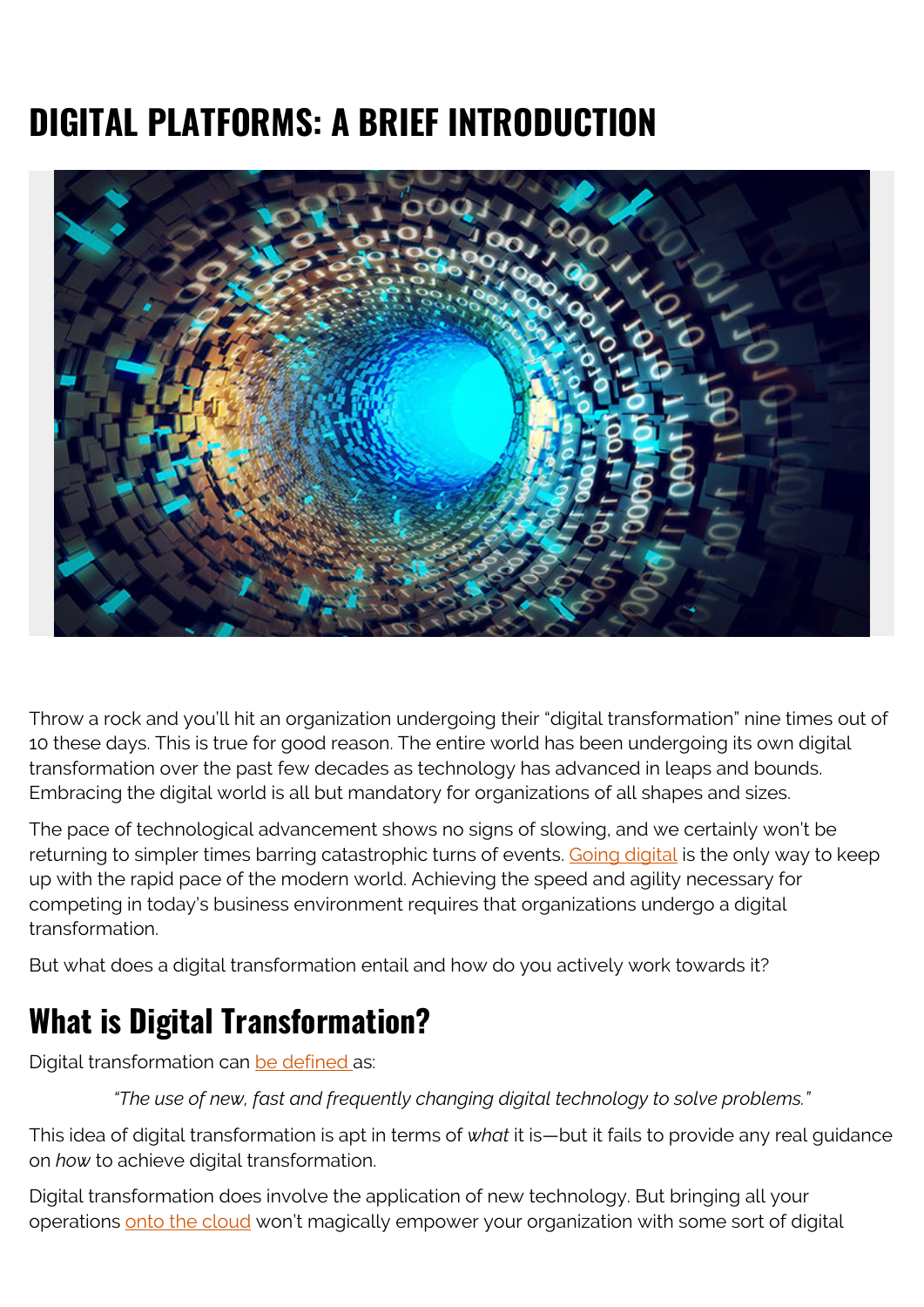wizard powers. While moving to the cloud or adopting other new technologies may be a great idea for your organization, you won't reap the rewards of a digital transformation without enacting [actual](https://blogs.bmc.com/blogs/organizational-change-management/) [change within your organization.](https://blogs.bmc.com/blogs/organizational-change-management/)



The most important aspect of digital

transformation isn't really the technology itself, but the transformation of culture and practices of the organization itself. Undergoing digital transformation requires your organization to change its approach to virtually everything you do. Truly embracing digital transformation requires that organizations and their members challenge the status quo and learn to experiment and implement changes frequently. **Experimentation** and willingness to fail are essential for adopting the digital mindset.

The reality is that digital transformation looks different for every organization, and this reality makes describing the steps necessary for a digital transformation tricky at best. But digital transformations can be better defined by talking in terms of what the end goal of a digital transformation is: the creation of a digital platform.

#### **What is a Digital Platform?**

In business enterprise terms, a digital platform can be thought of as the sum total of a place for exchanges of information, goods, or services to occur between producers and consumers as well as the community that interacts with said platform. It's imperative to understand that the community itself is an essential piece of the digital platform—without that community, the digital platform has very little inherent value.

We interact with digital platforms on a constant basis thanks to the success of the digital platform approach. Digital platforms take a lot of different forms depending on the business model they employ and the specific purposes they seek to serve. Examples of successful digital platforms are:

- **Social media platforms** like Facebook, Twitter, Instagram, and LinkedIn
- **Knowledge platforms** like StackOverflow, Quora, and Yahoo! Answers
- **Media sharing platforms** like YouTube, Spotify, and Vimeo
- **Service-oriented platforms** like Uber, Airbnb, and GrubHub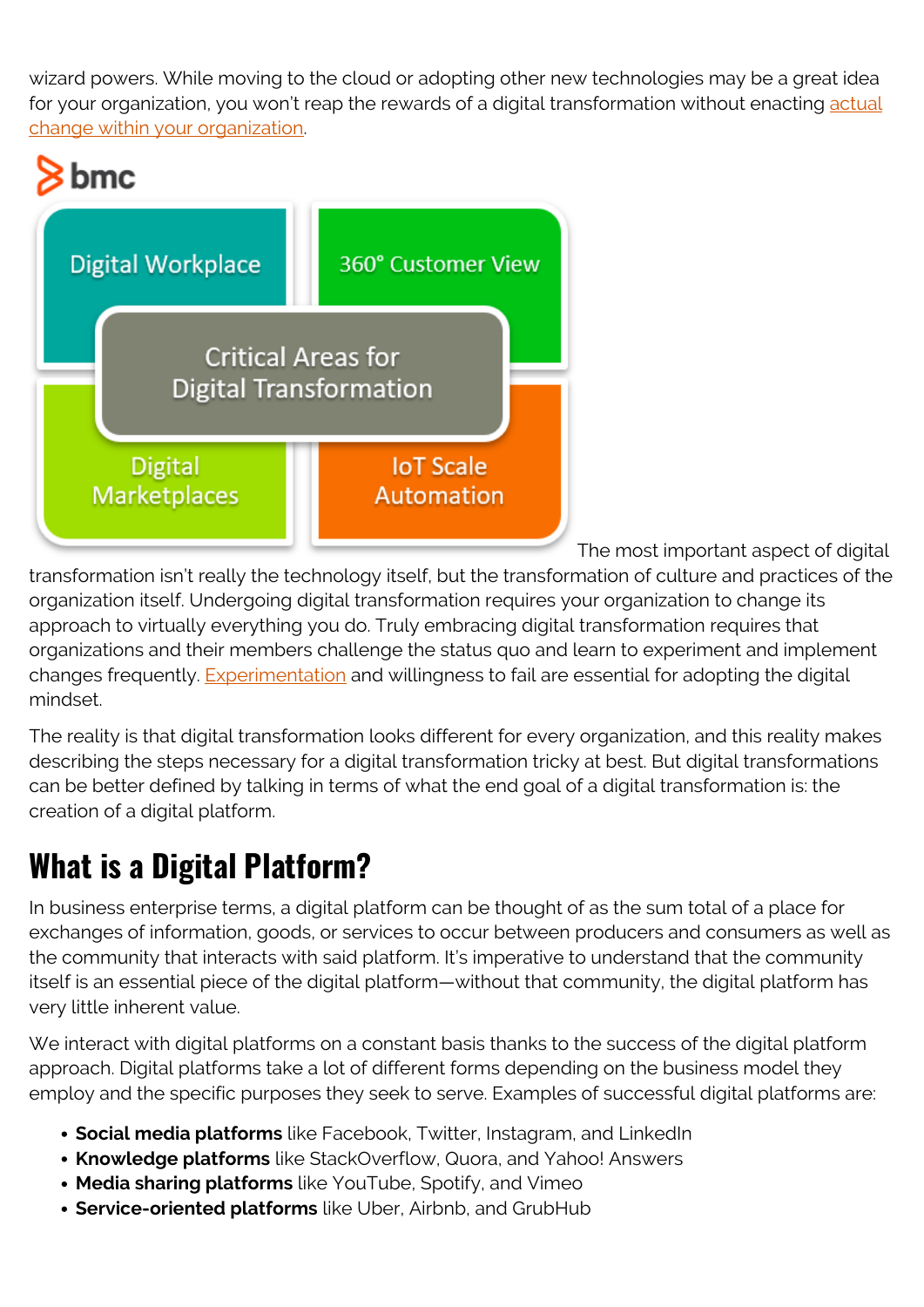As you can see, digital platforms are by no means a new approach nor are they narrowly used in terms of their particular use cases. Digital platforms provide value to everyone within the ecosystem of the platform while turning a profit for the organization that created and maintains it through various business models, such as:

- Advertising
- Subscriptions
- Pay as you go
- Any combination of these and other profit-turning methods

## **Components of digital platforms**

Another way to describe digital platforms is by talking about the essential pieces necessary to create a successful digital platform. The key aspects of a digital platform are:

- Ease of use and immediate appeal for users
- Trustworthiness and [security](https://blogs.bmc.com/blogs/security-vulnerability-vs-threat-vs-risk-whats-difference/) (clear terms and conditions are necessary as well as privacy protection and assurances for intellectual property and data ownership)
- Connectivity through [the use of APIs](https://blogs.bmc.com/blogs/microservice-vs-api/) that allow 3rd parties to extend the ecosystem of the platform and its capabilities
- Facilitation of exchanges between users (producers and consumers)
- Providing value to the community and as a function of the size of the community (the bigger the community, the more value the platform can provide to all parties involved)
- Ability to scale without causing performance degradation

Digital transformations look different for each company because every organization has different goals in mind, but a tangible goal to seek through digital transformation is the creation of a digital platform. While there is no shortage of digital platforms, there is still plenty of room for innovation and niche services that have audiences waiting for the day when their needs are finally met.

### **Creating a digital platform**

Many digital platforms compete for similar audiences but leverage their competitive advantages and unique aspects to reach their particular audience as they seek to grow. Certainly some digital platforms like Facebook and YouTube have a chokehold on the *largest portions of market share*. But these are by no means fixed on their seats of power as new competitors vie for domination.

Importantly, unseating the giants at the table isn't a necessary step for finding your own success.

Creating a digital platform for your organization will provide you with a competitive advantage over your rivals by ensuring you service your niche with the massive value proposition of not only the services, but also your platform's community. A successful digital platform performs two key functions:

- Facilitates exchanges of goods, services, or information
- Leverages the community to provide enhanced value to everyone within the ecosystem

Embracing digital transformation by empowering your organization to challenge the status quo and experiment without fear of failure is essential for innovation that will allow you to carve out your own niche. Creating a powerful digital platform that provides ease of use, trustworthy transactions, and